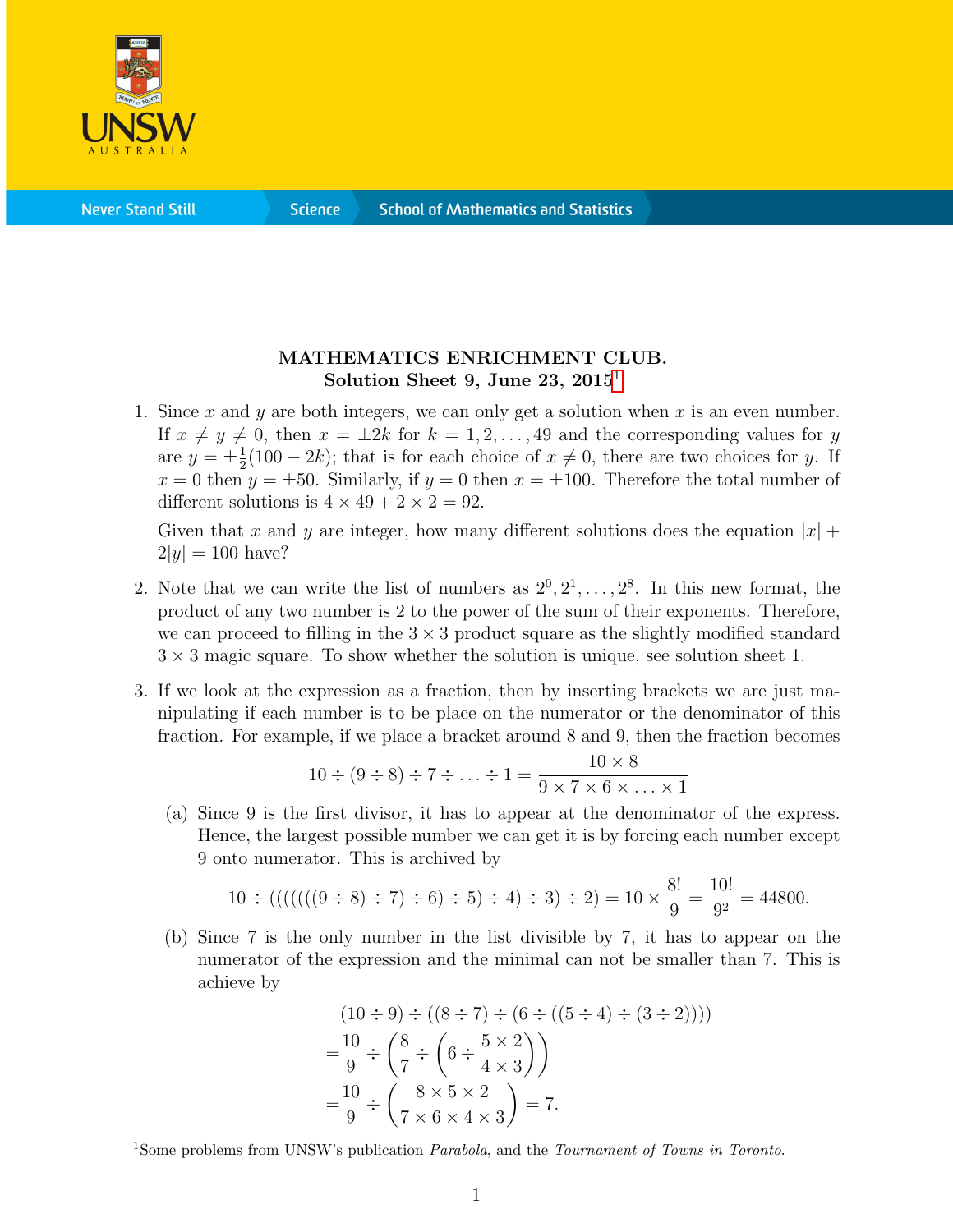- 4. I think there was a typo in part  $(a)$  that made it trivial once solution to  $(b)$  is founded, the question is suppose to be  $x^3 - 5|x| = 10$ .
	- (a)  $x^3$  must be an integer as  $x^3 = 10 + 5[x]$ . Also  $x^3 \le 10 + 5x$  and  $x^3 > 10 + 5\{x 1\}$ x<sup>o</sup> must be an integer as  $x^3 = 10 + 5[x]$ . Also  $x^3 \le 10 + 5x$  and  $x^3 > 10 + 5\{x - 5\}$ <br>so  $2 < x < 3$ . Hence  $[x] = 2$  and therefore  $x^3 = 10 + 5 \times 2 = 20$  and  $x = \sqrt[3]{20}$ .
	- (b)  $y^3 5\{y\} = 10$  so  $10 < y^3 < 15$  and  $\{y\} = y 2$ . Hence  $y^3 = 10 + 5\{y 2\} = 5y$ , and since  $y \neq 0$ ,  $y^2 = 5$  and  $y = \sqrt{5}$ .
- 5. The answer is 8.
- 6. Let *n* be an even number such that  $n > 4$ . First we prove that  $5^n \equiv 625 \pmod{1000}$ ; that is the remainder of  $5<sup>n</sup>$  when divided by 1000 is 625. We use mathematical induction, since  $5^4 = 625$ , the case of  $n = 4$  holds. Then assuming  $5^n \equiv 625 \pmod{1000}$ , we have

$$
5^{n+2} = 5^n \times 5^2 \equiv 625 \times 25 \pmod{1000}
$$

$$
\equiv 15625 \pmod{1000}
$$

$$
\equiv 625 \pmod{1000},
$$

we can think of the first two lines as the product of two numbers has remainder equal to the product of the remainders of each number take away factors of the divisor.

To complete the question, we note that the exponent of 2015 is a power of an even number, and it is greater than 4. Thus if we divide  $2015<sup>n</sup>$  by 1000, the remainder is 625; hence the last three digits is 625.

## Senior Questions

- 1. We have a solution to the equation when  $x^2 5x + 5 = 1$ , or when  $x^2 5x + 5 = -1$ and  $x^2 - 11x + 30$  is even, or when  $x^2 - 5x + 5 \neq 0$  and  $x^2 - 11x + 30 = 0$ . For the first case,  $x = 4$  and  $x = 1$  are the only integral solutions. For the second case,  $x = 2, 3$  are the solutions. For the last case,  $x = 5, 6$  are solutions. There are six different solutions.
- 2. If  $p_1, p_2, \ldots, p_n$  are n primes in arithmetic progression, then  $p_1 = a, p_2 = a+d, \ldots, p_n =$  $a + (n-1)d$ . Also, if  $p_1, \ldots, p_n$  are all greater than or equal to n, then d is divisible by every prime less than n. For if p is prime,  $p < n$  and p does not divide d, then for some k with  $1 \leq k \leq n$ ,  $a + (k-1)d$  is divisible by p. But  $p_k$  is prime, so  $p_k = p$ . But  $p < n, p_k \geq n$ , a contradiction.

So if  $p_1, \ldots, p_6$  are all greater than or equal to 6, then d must be divisible by 2,3 and 5, so it is divisible by 30. So the smallest set of number we might consider is 7, 37, 67, 97, 128, 157.

3. Since  $2n+1$  is odd and a perfect square, we can write as  $2n+1 = (2k+1)^2 = 4k^2+4k+1$ , for some non-negative integer k, which implies  $n = 2k(k + 1)$ . Since either k or  $k + 1$ is odd, we conclude that  $n$  is divisible by 4 and  $n$  is even.

Because *n* is even,  $3n + 1$  must be odd so we can write  $3n + 1 = (2j + 1)^2$ , for some non-negative j, which implies  $3n = 4j(j + 1)$ . Similar to before, either j or  $j + 1$  is odd, so we can conclude that  $n$  is divisible by 8.